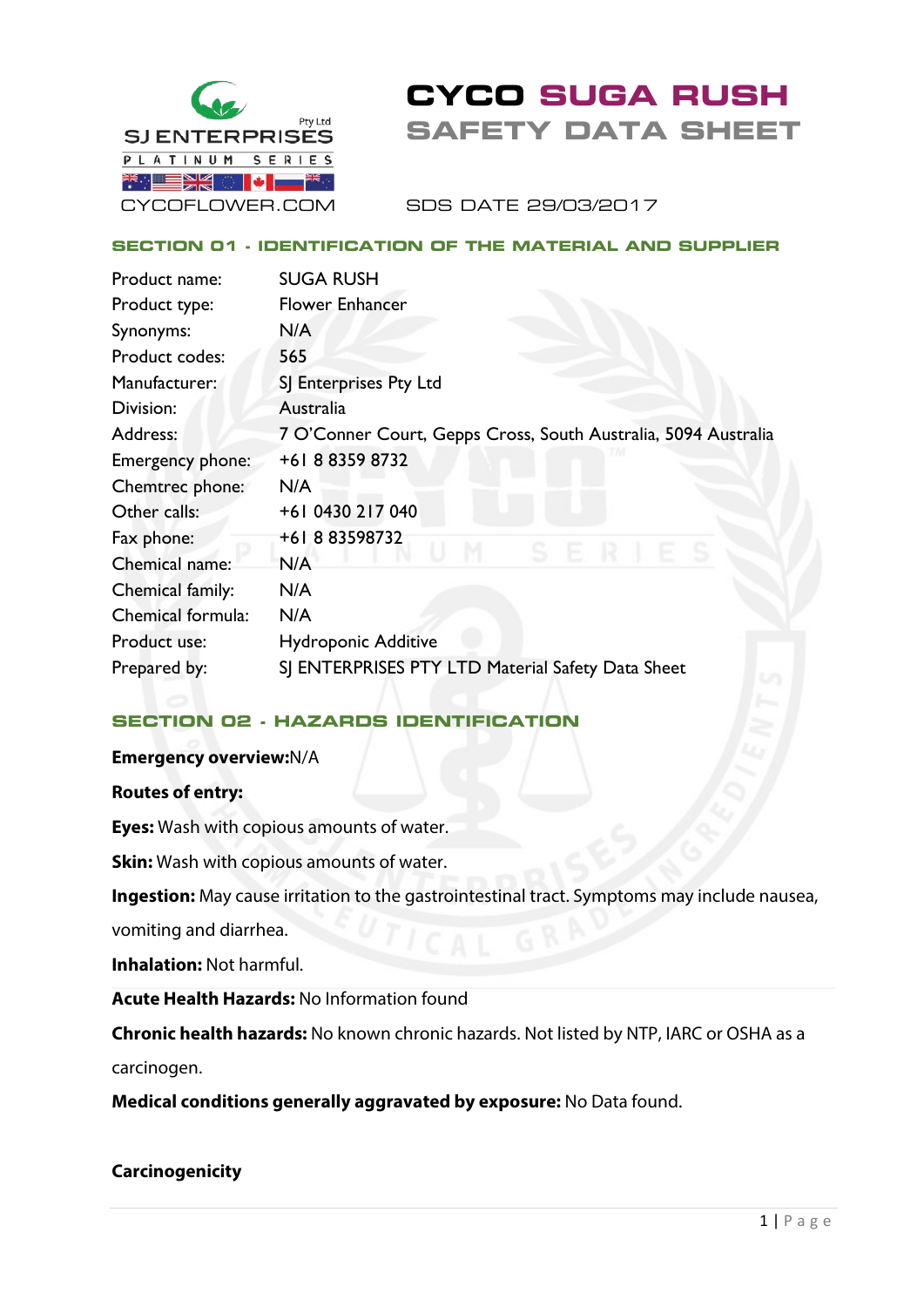#### **Osha:** N/A ACGIH: N/A NTP: N/A IARC: N/A

#### **Other:** N/A

|  |  |  | SECTION 03 - COMPOSITION/INFORMATION ON INGREDIENTS |
|--|--|--|-----------------------------------------------------|
|  |  |  |                                                     |

| CAS NO.                       | % WT                 | % VOL                | <b>SARA 313 REPORTABLE</b> |
|-------------------------------|----------------------|----------------------|----------------------------|
| 7778-77-0                     | $0.35\%(w/v)$        |                      |                            |
| 7757-79-1                     | $0.59\%(w/v)$        |                      |                            |
| 532-43-4                      | $0.03\%(w/v)$        |                      |                            |
|                               |                      |                      |                            |
| Potassium Sulfate 7778-80-5   |                      |                      |                            |
|                               | ppm                  | mg/m3                |                            |
| SHA PEL-TWA: N/A              | $0.35 \times 10^{6}$ | $1.96 \times 10^{6}$ |                            |
| OSHA PEL STEL: N/A            | $0.59 \times 10^{6}$ | $2.44 \times 10^{6}$ |                            |
| OSHA PEL CEILING: N/A         |                      | $0.4 \times 10^{6}$  |                            |
| <b>ACGIH TLV-TWA: N/A</b>     | $0.03 \times 10^{6}$ |                      |                            |
| <b>ACGIH TLV STEL: N/A</b>    |                      |                      |                            |
| <b>ACGIH TLV CEILING: N/A</b> |                      |                      |                            |
|                               |                      |                      |                            |

#### **SECTION 04 - FIRST AID MEASURES**

**EYES:** Immediately flush eyes with plenty of water for at least 15 minutes, lifting upper and lower eyelids occasionally. Get medical attention if irritation persists.

**SKIN:** Immediately flush skin with plenty of water for at least 15 minutes. Remove contaminated clothing and shoes. Wash clothing before reuse. Thoroughly clean shoes before reuse. Get medical attention if irritation develops.

**INGESTION:** Do not induce vomiting unless directed to do so by medical personnel. Never give anything by mouth to an unconscious person. If large quantities of this material are swallowed, call a physician immediately. Loosen tight clothing such as a collar, tie, belt or waistband. **INHALATION:** Remove to fresh air. Get medical attention for any breathing difficulty. **NOTES TO PHYSICIANS OR FIRST AID PROVIDERS: Refer to MSDS**

#### **SECTION 05 - FIRE FIGHTING MEASURES**

- Flash point: Not applicable
- Flammability limits in air (%volume): Non-flammable
- Lower: Not applicable
- Upper: Not applicable
- Fire extinguishing media: Not applicable
- Special Fire Fighting procedures: Not applicable
- Unusual Fire and Explosion Hazards: Not applicable

#### **SECTION 06 - ACCIDENTAL RELEASE MEASURES**

Steps to be taken if materials leak wash away with water. Waste disposal method with water to drain.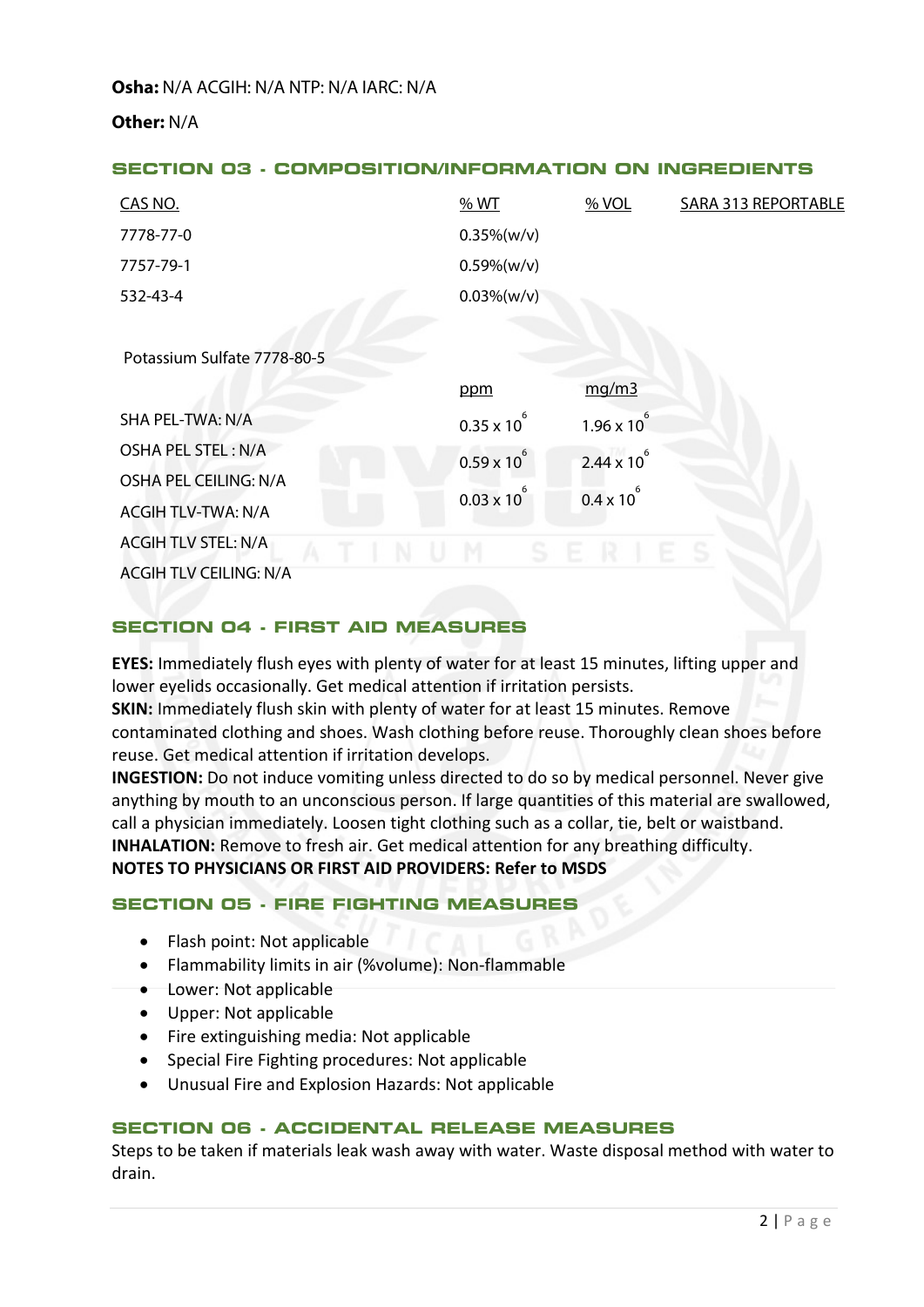#### **SECTION 07 - HANDLING AND STORAGE**

Keep in a tightly closed container, stored in a cool, dry, ventilated area. Protect against physical damage. Containers of this material may be hazardous when empty since they retain product residues (dust, solids); observe all warnings and precautions listed for the product.

#### **SECTION 08 - EXPOSURE CONTROLS/PERSONAL PROTECTION**

**Engineering controls:** N/A **Ventilation :** No special requirements **Respiratory protection:** Odour not harmful **Eye protection:** Safety glasses. **Skin protection:** Wear protective gloves.

**Other protective clothing or equipment:** Not required SUGA RUSH is not harmful **Work hygienic practices:** Please refer to State And Federal regulations **Exposure guidelines:** No exposure guidelines have been set for this product.

#### **SECTION 09 - PHYSICAL AND CHEMICAL PROPERTIES**

**Appearance:** Pinkish Brown **Odour:** Spearmint odour **Physical state:** liquid **ph as supplied:** 6.0 ph **ph (other): Boiling point:** f: 293 c: 145 **Melting point:** n/a **Freezing point:** n/a **Vapor pressure (mmHg):** n/a **Vapor density (air = 1):** n/a @ f: 77 c:25 **Evaporation rate:** basis (=1): **Solubility in water:**

#### **SECTION 10 · STABILITY**

#### **Stability:** stable.

**Conditions to avoid (stability):** n/a **Incompatibility (material to avoid):** no incompatibility data found **Hazardous decomposition or by-products:** no hazardous decomposition data found. **Hazardous polymerization:** no polymerization will occur. **Conditions to avoid (polymerization):** n/a

#### **SECTION 11 - TOXICOLOGICAL INFORMATION**

N/A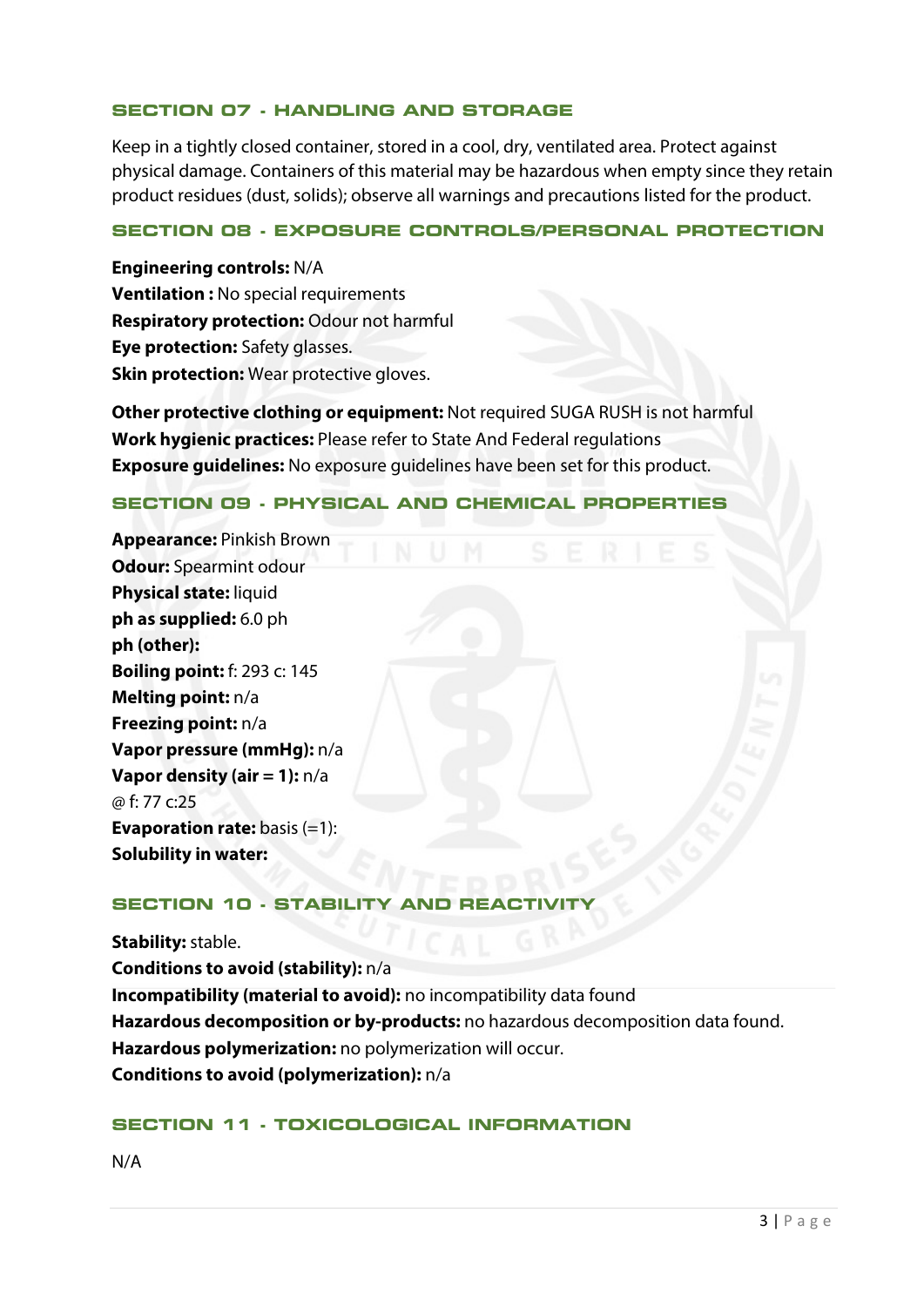#### **SECTION 12 - ECOLOGICAL INFORMATION**

#### **Ecological information:** No Data Found

#### **SECTION 13 - DISPOSAL CONSIDERATIONS**

**Waste Disposal Method:** Whatever cannot be saved for recovery or recycling should be managed in an appropriate and approved waste disposal facility. Processing, use or contamination of this product may change the waste management options. State and local disposal regulations may differ from federal disposal regulations. Dispose of container and unused contents in accordance with federal, state and local requirements.

#### **SECTION 14 - TRANSPORT INFORMATION**

#### **U.S. department of transportation not regulated**

Proper shipping name: Hazard class: **ID number: Packing group: Label statement:**

#### **Water transportation not regulated**

#### **Proper shipping name:**

Hazard class: TD number: Packing group: Label statements:

#### **Air transportation not regulated**

Proper shipping name: Hazard class: ID number: Packing group: Label statements:

#### **SECTION 15 - REGULATORY INFORMATION**

**U.S.** federal regulations **TSCA** (toxic substance control act): no data found **CERCLA** (comprehensive response compensation, and liability act): no data found **SARA TITLE III** (superfund amendments and reauthorization act): no data found **311/312** hazard categories: no data found **313** reportable ingredients: no data found **State regulations: no data found International regulations:** no data found

#### **SECTION 16 - OTHER INFORMATION**

| Product Purpose:                               | <b>Plant Flower Enhancer</b> |
|------------------------------------------------|------------------------------|
| Directions:                                    | See Product Label            |
| Other information:<br>Preparation information: | n/a<br>n/a                   |